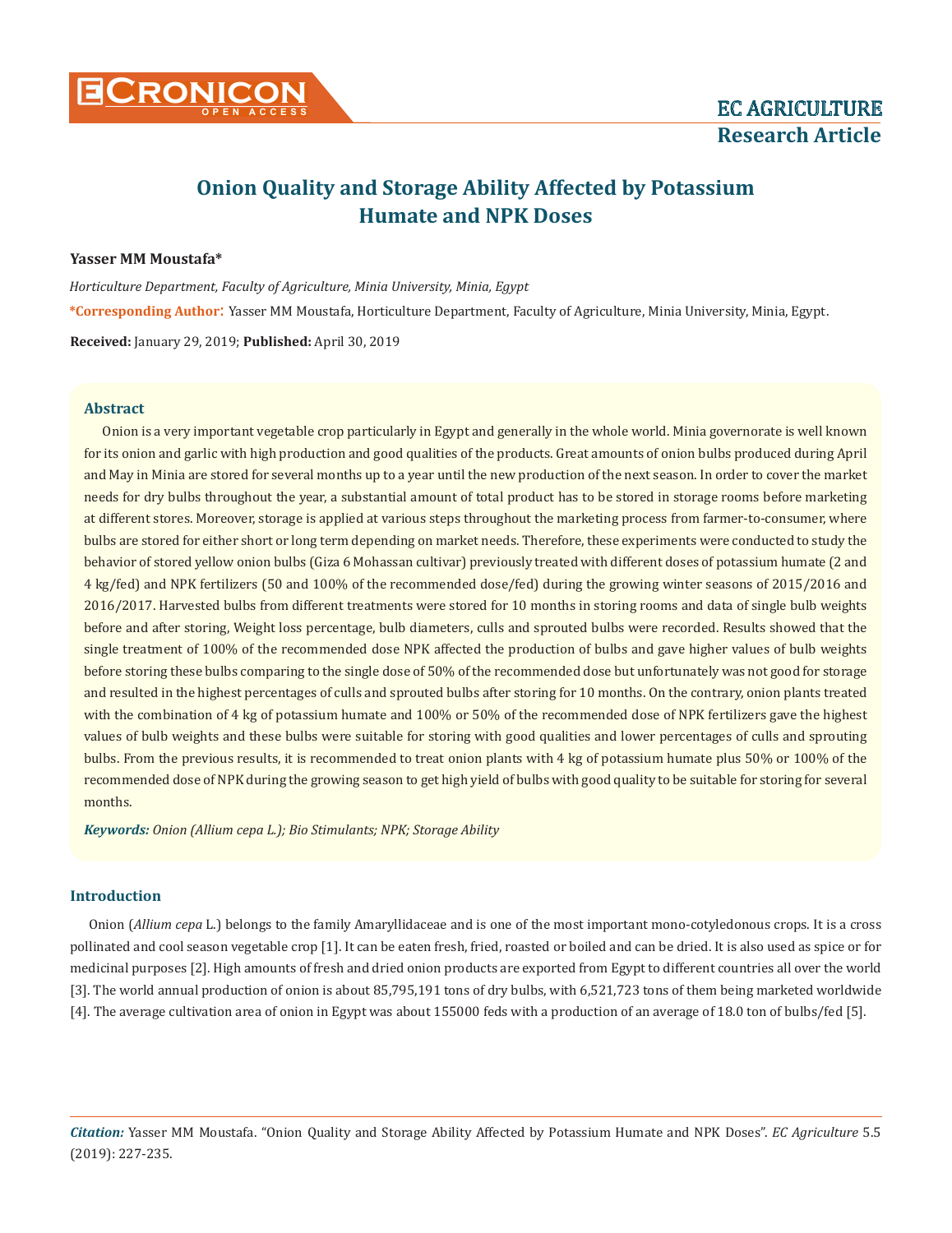Humic acid or potassium humate plays an important role in improving soil pH which reflected on elements availability to be absorbed by plant roots and consequently improve plant growth and productivity [6]. Potassium humate can reduce water evaporation from the soil. Also, it increases soil water holding capacity, permeability of the plant membranes and intensify enzyme systems of plants. It enhances cell division, root growth, and decrease stress deterioration. Under the effect of humic acids, plants grow more stronger and acquire best resistance of plant diseases [7]. Humates reduces soil erosion by increase cohesive forces of the fine soil particles. They enhance the soil structure, especially physical properties by increasing buffering qualities and exchange capacity; enhance chelation of many nutrients and increases their availability for plants. It is also used in the case of the negative effect of salt that would inhibit the growth of plants and uptake of nutrients [8,9]. It is commonly used as major component of bio-stimulant formulations such as cytokinins and auxins [10]. Efficiency of Humic substances depends not only on the type of these substances, nature of source material, type of application and treatment levels, but also on the model system, i.e. experimental conditions, growing media and plant species [11-13].

Storage is the most important factor for postharvest losses for food in China, whereas in India storage losses throughout the marketing process account for about 42% of total losses [14,15]. In developed countries the larger part of postharvest losses takes place at retail, food service, and consumer sites (5 - 30% of total losses), in developing countries the losses during the marketing process from production to retail sites account for almost 50% of total losses [13]. The major postharvest losses are caused by processes related to bulb dormancy physiology such as sprouting and rooting, which usually appear during long-term storage or post-storage period and contribute to weight losses, visual appearance degradation, and quality changes and in severe cases in total production loss [16]. Therefore, the objective of this study was to evaluate the effect of different single or combined doses of both humic substances (potassium humate) and NPK fertilizers on quality and storage ability of onion stored for long time periods.

#### **Materials and Methods**

#### **Materials**

Onion seedlings of "Giza 6 Mohassan" cultivar at the age of 70 days were brought from the Center of Experiments and Agricultural Research, Minia University, Shousha, Egypt and were used in these experiments. The seedlings were planted at the beginning of November in the farm of the Vegetable Experimental Farm, Horticulture Department, Faculty of Agriculture, Minia University, Minia, Egypt in two successive winter seasons of 2015/2016 and 2016/2017 to get the products for this study.

#### **Treatments**

The plantation area was split into plots (5X10 m for each plot). Three plots were used as replicates of each treatment (the experiments consisted of 18 plots) and each plots consisted of 7 lines and two rows of onion seedlings were planted on each line (15 cm apart between each two seedlings in the row). Six treatments were used in these two experiments as follow and were distributed in plots in a Randomized Complete Block Design (RCBD):

- 1. Control (50% of the recommended dose of NPK)
- 2. Control (100% of the recommended dose of NPK)
- 3. 2 kg Potassium Humate + (50% of the recommended dose of NPK)
- 4. 2 kg Potassium Humate+ (100% of the recommended dose of NPK)
- 5. 4 kg Potassium Humate + (50% of the recommended dose of NPK)
- 6. 4 kg Potassium Humate + (100% of the recommended dose of NPK)

The recommended dose (RD) of NPK was ammonium nitrate (33.5% N) at the rate of 500 kg dose per fed, plus calcium super phosphate (15.5%  $P_2O_5$ ) at the rate of 400 kg dose per fed, plus potassium sulphate (48% K<sub>2</sub>O) at the rate of 100 kg dose per fed. The 50%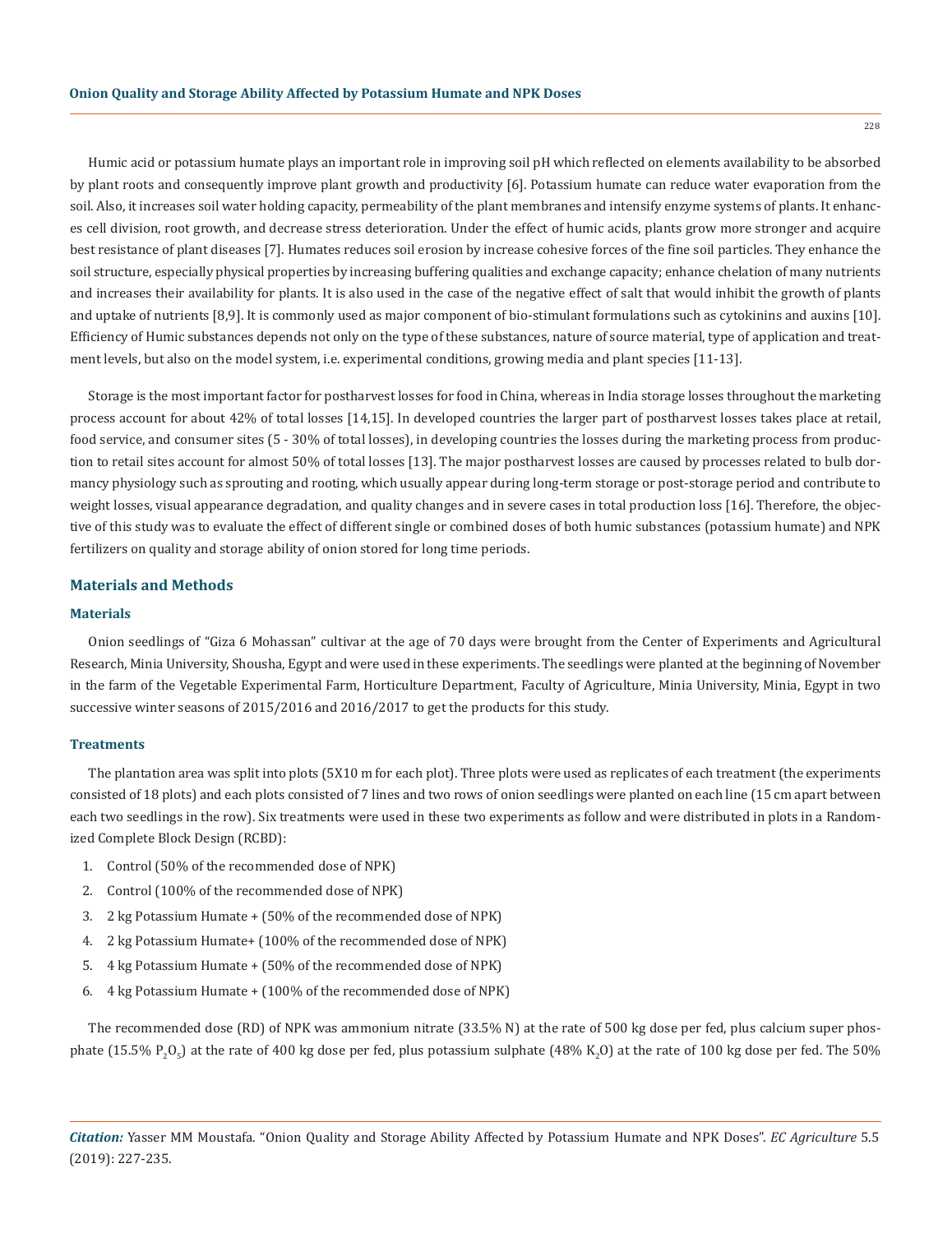of the recommended dose was a 50% of the previously described full dose. The calcium super phosphate doses (50% and 100% of the recommended doses) were applied to the soil during the pre-planting preparation of this soil and the ammonium nitrate and potassium sulphate doses (50% and 100% of the recommended doses) were applied at three doses; the first one was after one month from seedlings plantation and 15 and 30 days after the first dose. Regarding the potassium humate (PH) application, 2 kg or 4 kg were dissolved in 400 liters of irrigation water (river water used for irrigation) and then were applied to their described plots as aforementioned above during the time of seedlings plantation. The used potassium humate was Humus® Hungary (water soluble potassium humate crystals contain: 90% humus potassium, 1.5% humus ferro, 0.7% humus magnesium, 4.4% humus calcium).

Other horticultural practices recommended by the Egyptian Ministry of Agriculture for onion cultivation were followed until the harvest time. At harvest time, samples of 100 kg for each replicate from all treatments were collected and cured for two weeks in a shading place to be ready for this study. This was repeated in the two successive seasons. All collected cured samples were stored in a storing room (the temperature was about 26°C and the room was ventilated well) for 10 months (from June of the production year to February of the next year) in the two successive seasons.

## **Recorded data**

The following data were recorded before or after storing bulbs for 10 months:

- 1. Bulb equatorial diameter (cm) before storing.
- 2. Bulb vertical diameter (cm) before storing.
- 3. Average weight of single bulbs (g) before storing.
- 4. Average weight of single bulbs (g) after storing.
- 5. Weight loss % of bulbs after storing.
- 6. Culls % of bulbs after storing.
- 7. Sprouting % of bulbs after storing.

#### **Data Analysis**

Recorded data were subjected to the ANOVA analysis using the MSTATC software version 3.0 and means were compared using the Duncan's Multiple Range test at 5% of confidence degree according to [17].

## **Results**

All data were recorded after curing the obtained onion bulbs from all treatments for two weeks and then these bulbs were stored for 10 months in room temperature as described before except the average single bulb weights and bulb diameters which were recorded before storage. Also, photos of bulbs were taken before and after storage to show the effect of the applied treatments on these bulbs before and after the long-term storage.

#### **Phenotypic feature of bulbs before and after storage**

Figure 1 is showing that bulbs differed in size according to the treatment and the full recommended dose of NPK increased the bulb size comparing to the 50% of the recommended dose (RD) regardless the potassium humate (PH) treatment. Also, applying 2 kg or 4 kg of PH in combination with the 50% or 100% of the RD of NPK increased bulb sizes as can be observed obviously in figure 1. Also, the figure shows that increasing the dose of NPK increased the culls in stored bulbs however, the culls bulbs percentage decreased by the dose of PH showing the importance of this organic material in preserving the quality of onion bulbs during storage in room temperature.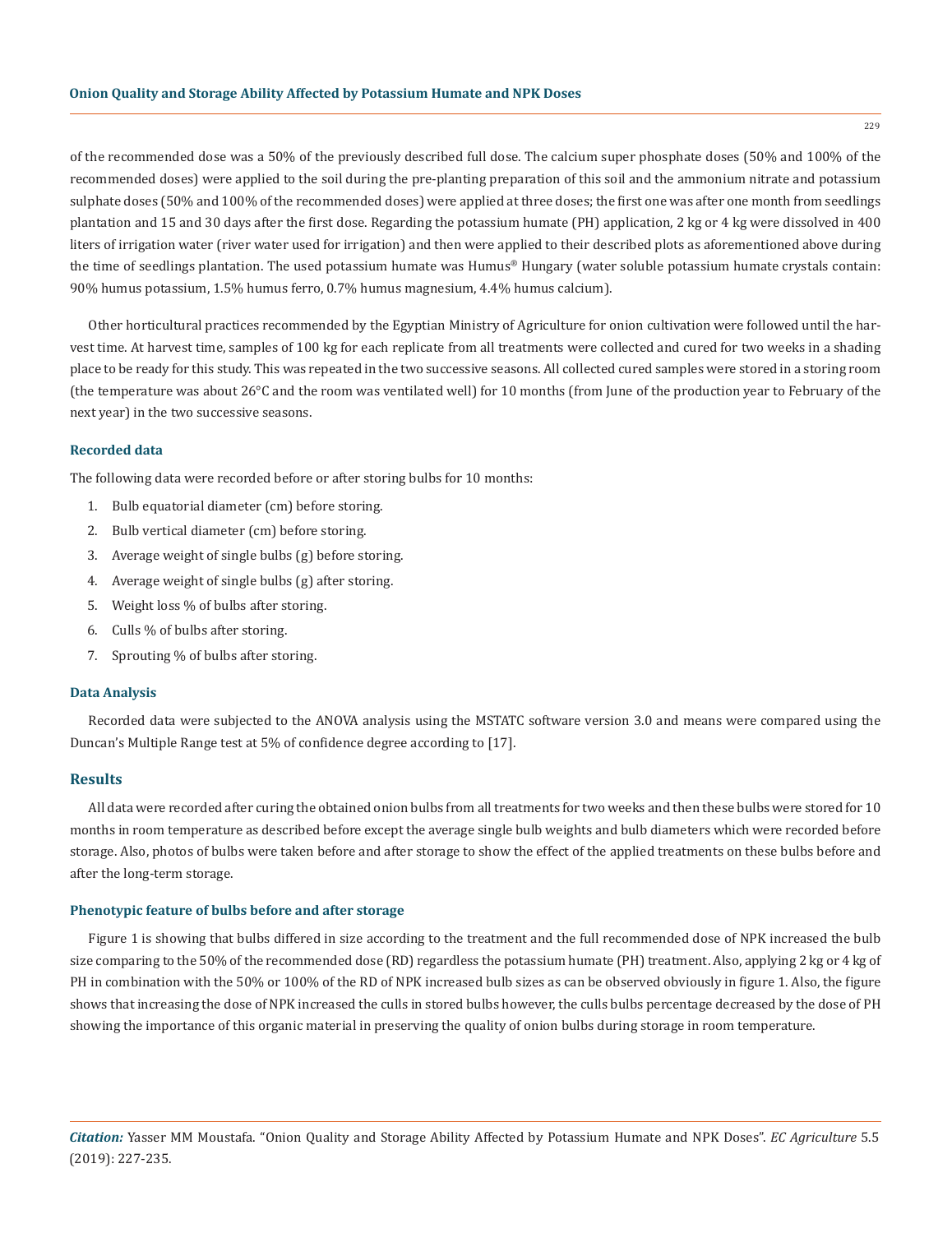230



*Figure 1: Photos of onion bulbs obtained from all treatments (potassium humate and NPK dosses) after curing for two weeks and before storing for 10 months (A) and after storing in room temperature for 10 months (B). Photos show normal, culls and sprouting bulbs non-treated or treated with different doses of potassium humate and NPK fertilizers (single and combined treatments).*

#### **Bulb equatorial and horizontal diameters (cm) after storing**

Bulb equatorial and horizontal diameters reflecting the size of onion bulbs were recorded for single bulbs after curing and before storage for 10 months and are illustrated in table 1. These data shows that in general the combinations of PH and NPK doses significantly increased both equatorial and horizontal diameters of onion bulbs comparing to those obtained by the single applications of 50% and/or 100% of the RD of NPK in the two seasons. The grand means of equatorial diameters were 5.7 and 6.3 cm in the first and second seasons, respectively and the grand means of horizontal diameters were 6.7 and 7.6 cm in the same seasons. The combined treatment (4 kg of PH + 100% of the RD of NPK) increased those two diameters to be 6.46, 7.32 cm and 7.78, 8.80 cm in the first and second season, respectively comparing to 5.16, 5.10 cm and 5.44, 6.16 cm for the control treatment (50% of NPK) with significant differences among them. The other treatments and combinations resulted in bulbs with diameter values in between the treatment with the highest values and the control treatment (50% of NPK) as shown in table 1.

*Citation:* Yasser MM Moustafa. "Onion Quality and Storage Ability Affected by Potassium Humate and NPK Doses". *EC Agriculture* 5.5 (2019): 227-235.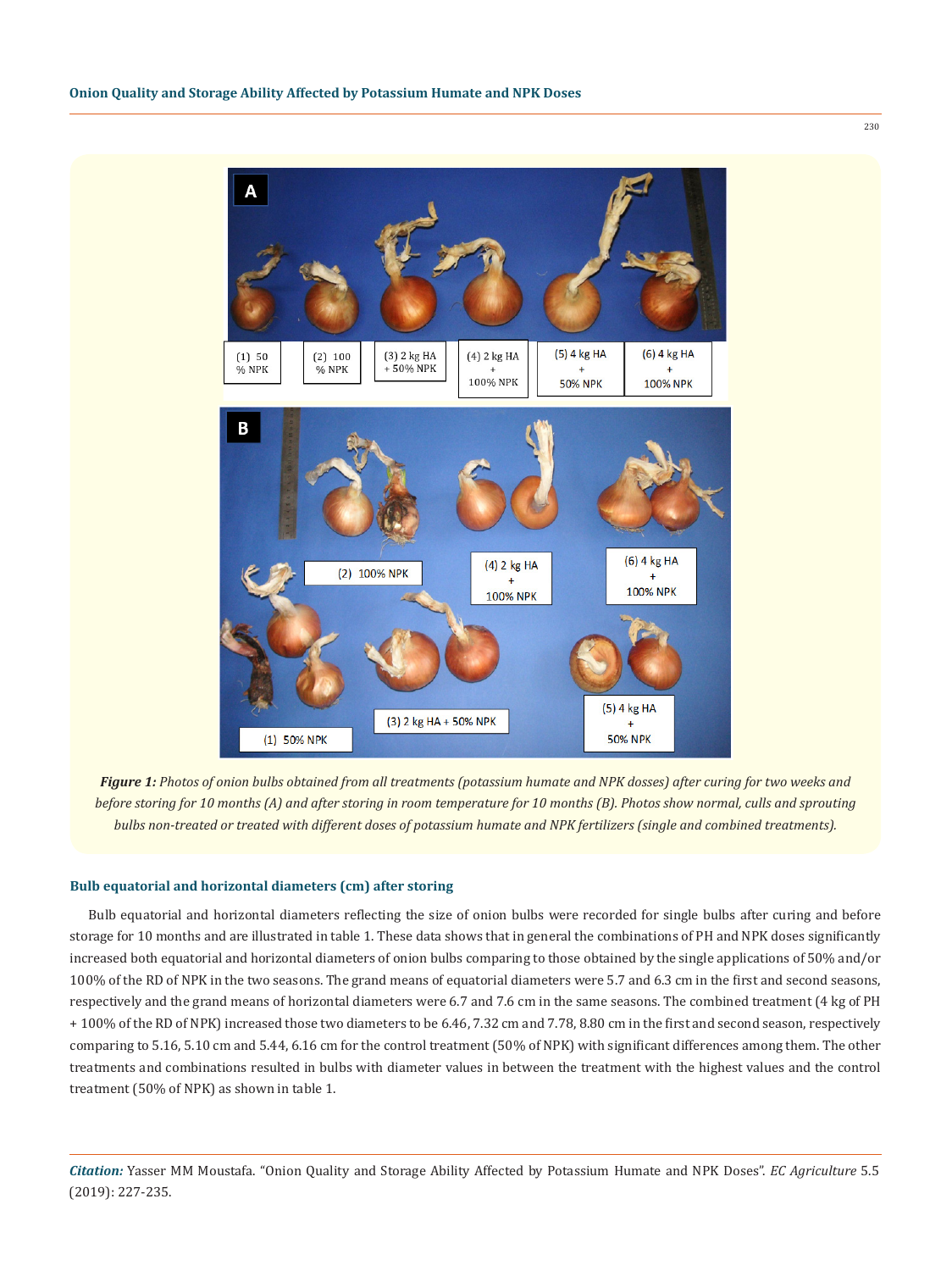|                                     |                   | <b>Bulb equatorial diameter (cm)</b> | Bulb horizontal diameter (cm) |                   |  |
|-------------------------------------|-------------------|--------------------------------------|-------------------------------|-------------------|--|
| <b>Treatments</b>                   | 2015/2016         | 2016/2017                            | 2015/2016                     | 2016/2017         |  |
| Control (50% NPK)                   | 5.16c             | 5.10e                                | 5.44 d                        | 6.16f             |  |
| Control (100% NPK)                  | 5.28c             | 5.54d                                | 6.26c                         | 6.64e             |  |
| 2 kg potassium humate $+$ (50% NPK) | 6.00 <sub>b</sub> | 6.02c                                | 7.16 ab                       | 7.52 d            |  |
| 2 kg potassium humate + (100% NPK)  | 6.10ab            | 6.80 <sub>b</sub>                    | $6.74~\mathrm{bc}$            | 8.22c             |  |
| 4 kg potassium humate + (50% NPK)   | 5.40c             | $7.04$ ab                            | 7.20 ab                       | 8.52 <sub>b</sub> |  |
| 4 kg potassium humate + (100% NPK)  | 6.46a             | 7.32 a                               | 7.78 a                        | 8.80 a            |  |
| Mean of treatments                  | 5.7               | 6.3                                  | 6.7                           | 7.6               |  |

*Table 1: Effect of potassium humate and NPK doses on onion bulb equatorial and horizontal diameters after curing for two weeks and before storing bulbs for 10 months.*

## **Average weight of single bulbs (g) before and after storing and weight loss (%)**

The average single bulb weight is an important yield component character as it reflects the quality and total yield of onion crop along with the number of bulbs per plot or per fed. In this study the average bulb weight of bulbs after curing for two weeks and before storing these bulbs for 10 months along with weight values of the same bulbs after the storage period were recoded to know the percentage of weight loss after this long-period storage. Data in table 2 shows that the lowest values of cured single bulb weight before storage were obtained from onion plants received only 50% of the RD of NPK (79.6 and 80.9g) in the first and second seasons, respectively. On the contrary, the highest values (172.8 and 176.3g) of bulb weight before storage were obtained from the treatment (4 kg of PH + 100% of the RD of NPK) in the same seasons, means this treatment gave bulbs with doubled weights comparing to the control treatment (50% of the RD of NPK), so that this treatment can increase the total yield up to two times that of the control treatment. Interestingly, only 2 kg of PH can also double the total yield obtained from the control treatment (50% of the RD of NPK) as it produced bulbs with average weight (161.8 and 161.2g) in the two seasons, respectively with insignificant differences with the treatment which gave the highest values.

| <b>Treatments</b>                  | Single bulb weight (g)<br>before storage |                    | Single bulb weight (g)<br>after storage |                    | Weight loss % after storage |                    |
|------------------------------------|------------------------------------------|--------------------|-----------------------------------------|--------------------|-----------------------------|--------------------|
|                                    | 2015/2016                                | 2016/2017          | 2015/2016                               | 2016/2017          | 2015/2016                   | 2016/2017          |
| Control (50% NPK)                  | 79.6 d                                   | 80.9f              | 52.0e                                   | 53.7 d             | 34.67 a                     | 33.62 a            |
| Control (100% NPK)                 | 116.2 $c$                                | 114.7 e            | 82.3 d                                  | 79.6 c             | 29.17 ab                    | 30.60 ab           |
| 2 kg potassium humate + (50% NPK)  | 145.0 <sub>b</sub>                       | 153.0c             | 105.2 $c$                               | 117.6 <sub>b</sub> | 27.45 ab                    | $23.14$ ab         |
| 2 kg potassium humate + (100% NPK) | 161.8a                                   | 161.2 <sub>b</sub> | 121.2 ab                                | 110.2 <sub>b</sub> | $25.09$ ab                  | 31.64 ab           |
| 4 kg potassium humate + (50% NPK)  | 142.3 b                                  | 142.9 d            | $110.3$ bc                              | 109.5 <sub>b</sub> | 22.49 <sub>b</sub>          | 23.37 ab           |
| 4 kg potassium humate + (100% NPK) | 172.8 a                                  | 176.3a             | 127.9a                                  | 136.5a             | 25.98 ab                    | 22.58 <sub>b</sub> |
| Mean of treatments                 | 136.3                                    | 138.0              | 99.8                                    | 101.2              | 27.48                       | 27.49              |

*Table 2: Effect of potassium humate and NPK doses on onion single bulb weights before and after storing bulbs for 10 months and weight loss percentage after storage.*

*Citation:* Yasser MM Moustafa. "Onion Quality and Storage Ability Affected by Potassium Humate and NPK Doses". *EC Agriculture* 5.5 (2019): 227-235.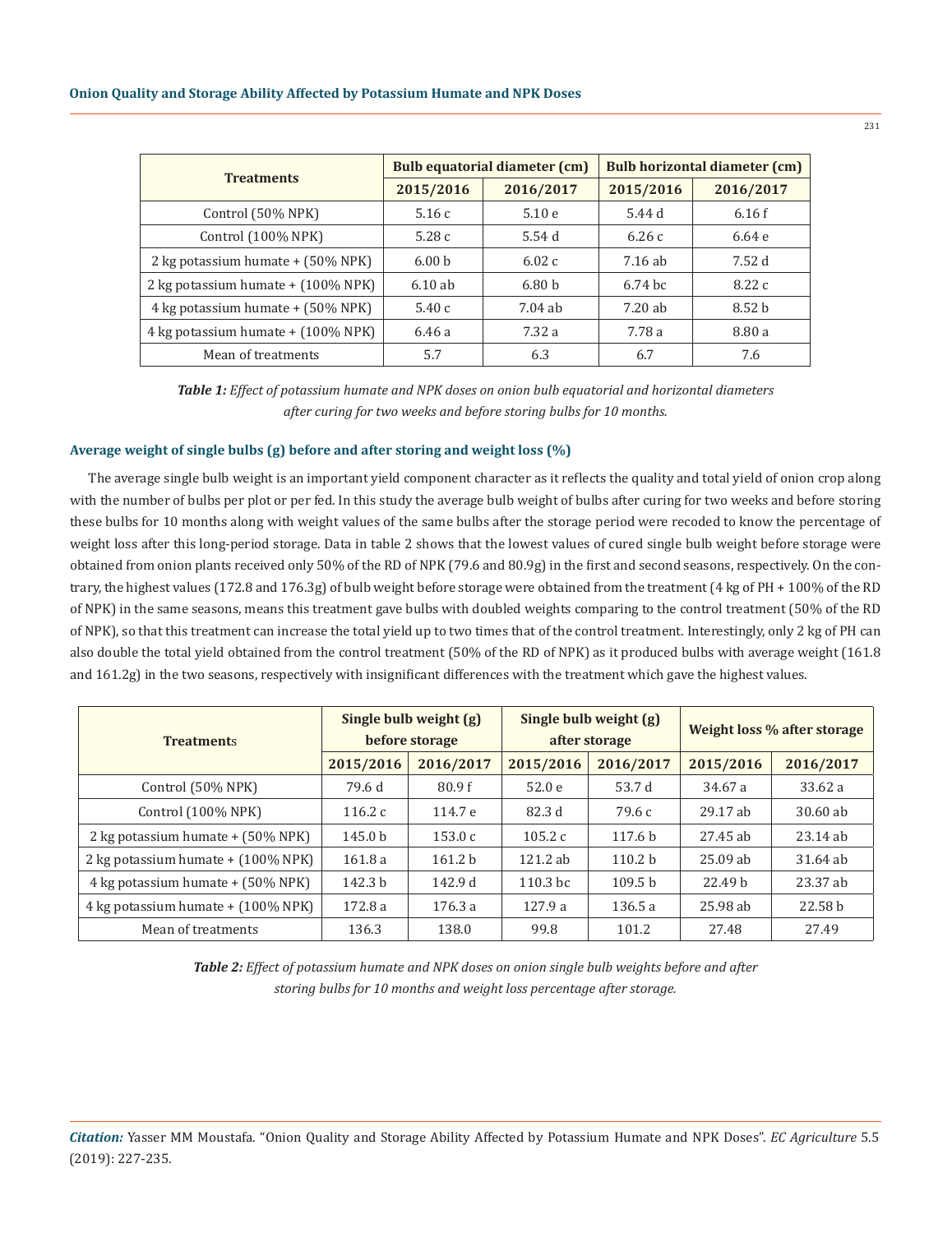Regarding the average single bulb weight after storing onion bulbs for 10 months, table 2 shows that the combined treatment (4 kg of PH + 100% of the RD of NPK) gave the highest values of average bulb weights (127.9 and 136.5g) in the two studied seasons to lose (25.98 and 22.58%) of their weights, with almost insignificant differences with those obtained from the combination (2 kg of PH + 100% of the RD of NPK) which gave (121.2 and 110.2g) to lose (25.09 and 31.64%) and the combination (4 kg of PH + 50% of the RD of NPK) that gave (110.3 and 109.5g) and lost (22.49 and 23.37%) of their weights. On the other hand, the control treatment (50% of the RD of NPK) which gave bulbs with the lowest values of bulb weights after storage (52.0 and 53.7) showed the highest percentages of weight loss (34.67 and 33.62%). It is clear from this table that the NPK doses increased onion bulb weights but also increased the percentages of weight losses of bulbs and contrary the PH addition to the NPK doses increases bulb weights more but decreased their weight loss percentages.

## **Culls % of bulbs after storing**

When onion bulbs obtained from plants received (100% of the RD of NPK without PH) were stored for 10 months they showed the highest percentages of culls bulbs (73.0 and 68.8%) followed by those received 50% of the RD of NPK (42.8 and 51.2%) in the first and second seasons, respectively. On the contrary, those received the combination (4 kg of PH + 100% of the RD of NPK) gave the lowest values of culls bulbs (6.0 and 5.0%) followed by those received (4 kg of PH + 50% of the RD of NPK) to give (15.0 and 13.2%) of the stored bulbs in the two studied seasons. Using only 2 kg of PH decreased the percentage of culls bulbs as described in table 3. This means, the PH had a good role in decreasing the lost amount of bulbs as culls.

| <b>Treatments</b>                  | Culls bulbs $(\% )$ |                   | Sprouted bulbs (%) |                   |  |
|------------------------------------|---------------------|-------------------|--------------------|-------------------|--|
|                                    | 2015/2016           | 2016/2017         | 2015/2016          | 2016/2017         |  |
| Control (50% NPK)                  | 42.8 <sub>b</sub>   | 51.2 <sub>b</sub> | 34.4 b             | 32.0a             |  |
| Control (100% NPK)                 | 73.0 a              | 68.8 a            | 41.0a              | 34.4 a            |  |
| 2 kg potassium humate + (50% NPK)  | 34.8 bc             | 34.4 d            | 21.2c              | 16.8c             |  |
| 2 kg potassium humate + (100% NPK) | 30.4c               | 43.8c             | 39.8a              | 25.6 <sub>b</sub> |  |
| 4 kg potassium humate + (50% NPK)  | 15.0d               | 13.2e             | 9.8 d              | 9.2d              |  |
| 4 kg potassium humate + (100% NPK) | 6.0d                | 5.0 f             | 17.6c              | 16.4c             |  |
| Mean of treatments                 | 33.7                | 36.1              | 27.3               | 22.4              |  |

*Table 3: Effect of potassium humate and NPK doses on the percentage of onion Culls and sprouted bulbs after storing bulbs for 10 months.*

#### **Sprouting % of bulbs after storing**

The same trend with culls bulbs percentages was obtained with the sprouted onion bulbs when healthy cured bulbs were stored for 10 months at room temperature (Table 3). The combined treatment (4 kg of PH + 100% of the RD of NPK) applied to onion plants resulted in the lowest values in their stored bulbs (17.6 and 16.4%) in the first and second seasons, respectively. On the other hand, plants received 100% of the RD of NPK gave bulbs which lost about (41.0 and 34.4%) of their bulbs as sprouted bulbs. Moreover, any plants received 2 or 4 kg of PH in combination with NPK doses decreased the lost percentages of sprouted bulbs after storage. Means, PH had a positive effect on the percentage of sprouting bulbs after the long-term of storage period (Table 3).

## **Discussion**

Onion is planted in Minia (Middle Egypt) using either sets or transplants (both are produced from seeds planted in nurseries for about two months to produce seedlings or for about 5 months to produce sets). Sets are almost planted in the open fields during August and

*Citation:* Yasser MM Moustafa. "Onion Quality and Storage Ability Affected by Potassium Humate and NPK Doses". *EC Agriculture* 5.5 (2019): 227-235.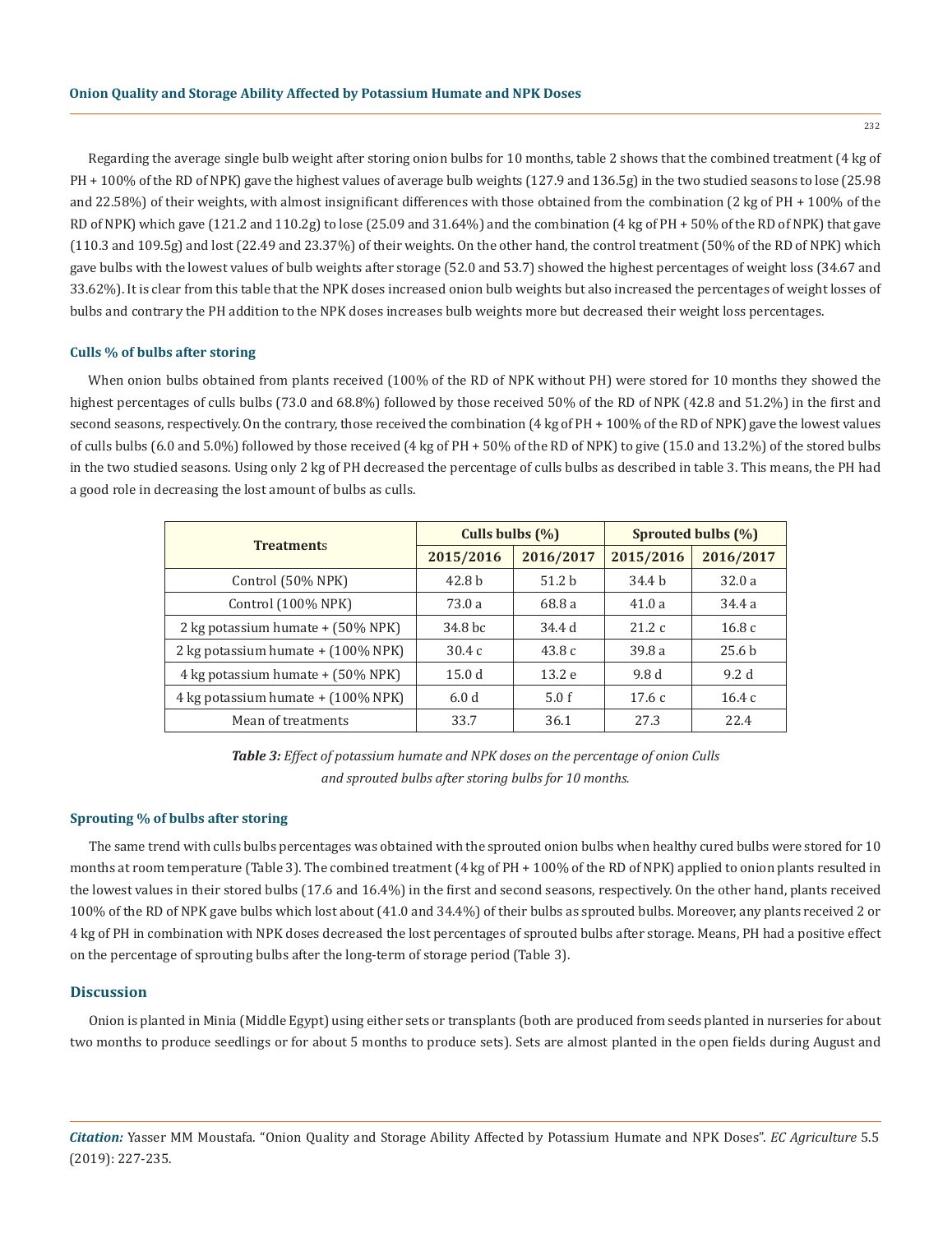September of the year and their product can be harvested in December and January but the product cannot be stored for long periods. Whereas, seedlings are almost planted during November and December to get the yield in April and May and the product can be stored for long periods (up to a year). The quality of the stored onion bulbs depends on many factors, e.g., treatments applied to the plants during the production season and also on storing conditions. Hence, these experiments were conducted to study the effects of chemical (NPK doses) and organic (potassium humate) fertilizations applied during the growing seasons on the quality of stored onion bulbs for 10 months in storing rooms. The main objectives of storage are not only to ensure availability throughout the year but also to maintain the maximum quality and to limit as much as possible losses from biotic and abiotic factors [4].

Data showed that the product of bulbs differed according to the treatment. Application of only 50% of the RD of NPK resulted in Bulbs with small sizes and lower values of weight after curing and before storing, whereas the full dose (100% of the RD of NPK) resulted in bulbs with bigger sizes and higher values of bulb weights but these obtained bulbs were not good for storage. Bulbs lost high percentages of their weights during storage and the percentages of culls and sprouted bulbs were the highest. On the contrary, all onion plants received 2 kg or 4 kg of PH in combination with the NPK doses (50% or 100% of the RD) produced bulbs with the biggest sizes and the highest values of bulb weights and also, the quality of these bulbs was better and could be produced for longer periods with the lowest percentages of culls and sprouted bulbs [6,8] revealed that using foliar application or addition with humic acid of onion plants markedly increased growth, bulb yield, quality and chemical constituents.

Storage of onions is a multiplex process, including many factors that could be divided into those that affect onion bulbs before their harvest from the field and those that involve processes related to after harvest conditions and physiology processes [18]. Most of these factors are genetically controlled and vary among the cultivars according to their photoperiodic classification, whereas environmental and growing conditions are also important and greatly contribute to significant variations in storage potential within the same cultivar or from year to year. Therefore, the first step to increase storage potential would be the selection of the proper cultivar, since there are significant differences in storability between the cultivars and not all of them are suitable for storage. The cultivar used in this study (Giza 6 Mohassan) is a good cultivar in production and also its bulbs can be stored for longer periods but is highly affected by agricultural practices and treatments applied to plants [2]. As soon as the cultivar is selected, both pre-harvest and postharvest factors are useful means to improve storability, marketability (weight losses, texture, and color depth of bulbs), and quality (chemical composition, nutritional value, antioxidant activity) of dry onion bulbs.

Pre-harvest conditions that affect storability are related to genetic background and growing conditions and include, apart from the selection of the cultivated cultivar, cultivation practices such as irrigation and fertilization that could be controlled in favor of better storability of onion bulbs. This was clear in this study as onion plants were clearly affected by the chemical or organic fertilizers and also affected by the used doses. Organic matters or bio-fertilizers such as humic substances have many benefits such as increasing the capacity of moisture retention and cationic exchange capacity [19,20] in soils. Humic substances are composed of humic acids, fulvic acids and humin from biochemical transformations of compounds of soil organic matter such as lignin, cellulose, hemicellulose, sugars and amino acids [21]. Humic substances assist in the transport and absorption of nutrients [22,23] due to the formation of complexes and chelates, reducing the need for chemical fertilizer application [24]. In addition, Humic substances have important action in the cellular metabolism of N, increasing the level of NO $_3^-$  [25], increasing respiration and the speed of enzymatic reactions of the Krebs cycle [26], increasing the content of chlorophyll [23], acting on protein synthesis [27,28] and active hormones such as auxin, cytokinins, gibberellins [29], polyamines and abscisic acid [30,31]. All these activities of humuc acid or potassium humate in combination with the NPK doses were the reasons in this study to increase the production of bulbs, bulbs big sizes and ability for long term storage with lower percentages of bulb weight loss, culls and sprouted bulbs.

*Citation:* Yasser MM Moustafa. "Onion Quality and Storage Ability Affected by Potassium Humate and NPK Doses". *EC Agriculture* 5.5 (2019): 227-235.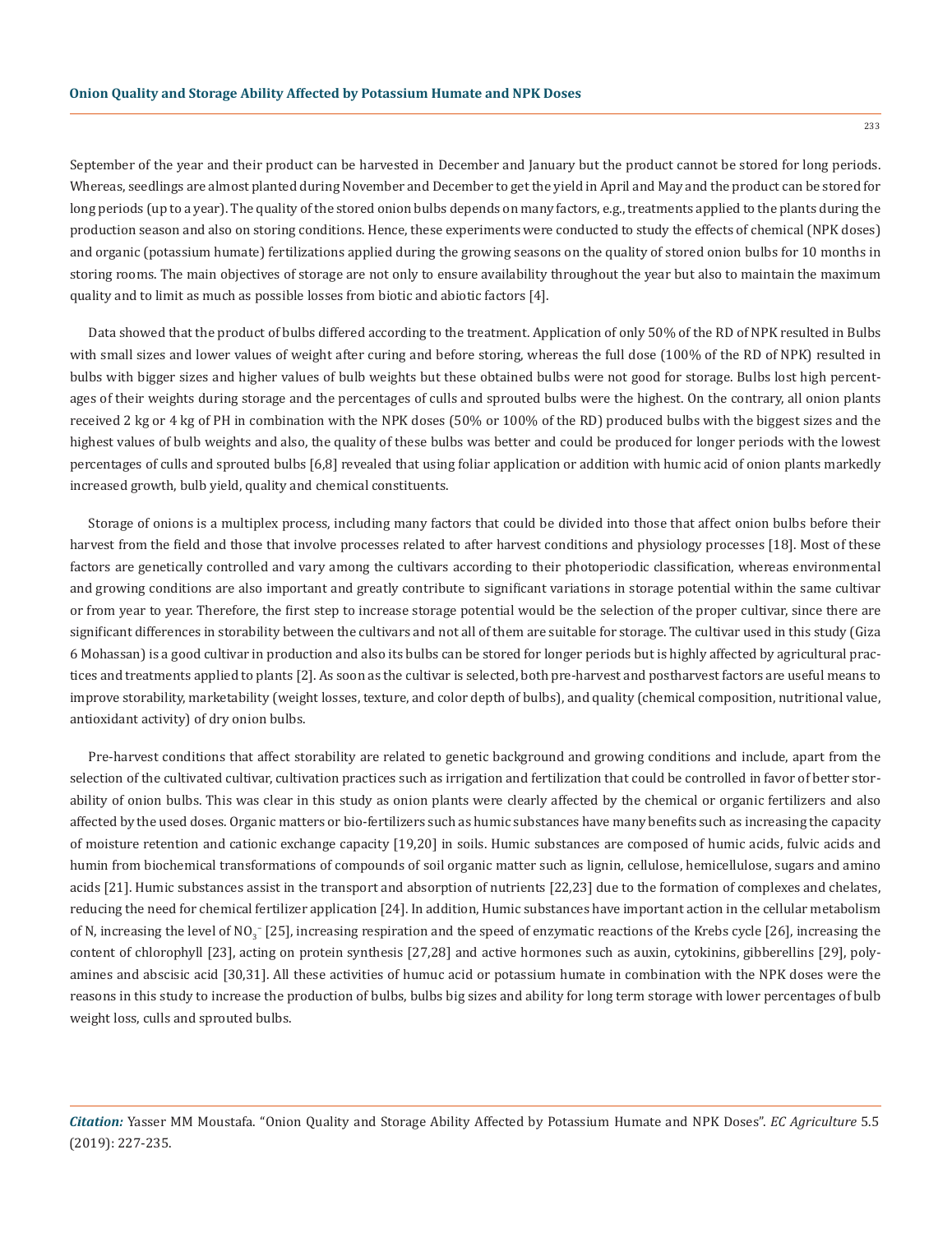#### **Conclusion**

These experiments were conducted to study the effects of chemical (50% and 100% of the recommended doses of NPK) and organic (potassium humate in combination with the NPK doses) fertilizers on product quality and storage ability for long-term periods of onion bulbs. Results showed that the combinations of NPK and potassium humate increased onion bulbs size, weight and storage ability for 10 months and reduced the culls and sprouted bulbs percentages during this long period of storage under room temperature. Hence, it is recommended for onion growers and producers to use 2 or 4 kg of potassium humate plus 50% or 100% of the recommended dose of NPK to produce high quality onion bulbs with good storage abilities.

## **Bibliography**

- 1. Baloch AF. "Vegetable crops. Horticulture national book foundation". Islamabad (1994): 489-537.
- 2. Moustafa YMM., *et al*[. "Growing behavior and storage ability of three Egyptian onion cultivars with two different cultivation methods](http://agris.fao.org/agris-search/search.do?recordID=EG2011000336)  under middle Egypt conditions". *[Zagazig Journal of Agricultural Research](http://agris.fao.org/agris-search/search.do?recordID=EG2011000336)* 38.1 (2011): 53-66.
- 3. Shehata SA., *et al*[. "Quality and shelf-life of onion bulbs influenced by biostimulants".](https://www.tandfonline.com/doi/abs/10.1080/19315260.2017.1298170?journalCode=wijv20) *International Journal of Vegetable Science* 23.4 [\(2017\): 362-371.](https://www.tandfonline.com/doi/abs/10.1080/19315260.2017.1298170?journalCode=wijv20)
- 4. FAO. "Food and Agricultural Organization". Agricultural Statistics (2017).
- 5. Marschener P. "Mineral Nutrition of Higher Plants". Third Edition (2012).
- 6. Geries LSM. "Effect of nitrogen fertilizer and foliar spraying with humic acid on growth and yield of onion (Allium cepa L.)". *Egyptian Journal of Applied Science* 28.4 (2013): 204-226.
- 7. Osvalde A., *et al*[. "Effect of Humic Substances on Nutrient Status and Yield of Onion \(Allium cepa L.\) In field conditions".](https://content.sciendo.com/view/journals/prolas/66/4-5/article-p192.xml) *Proceedings [of the Latvian Academy of Sciences](https://content.sciendo.com/view/journals/prolas/66/4-5/article-p192.xml)* 66.4-5 (2012): 192-199.
- 8. Bettoni MM., *et al*[. "Nutritional quality and yield of onion as affected by different application methods and doses of humic substances".](https://www.sciencedirect.com/science/article/pii/S0889157516300813)  *[Journal of Food Composition and Analysis](https://www.sciencedirect.com/science/article/pii/S0889157516300813)* 51 (2016): 37-44.
- 9. Mai M and A Baset. "Nutrition of crop plants". Nova Science Publishers (2015).
- 10. Chen Y and T Aviad. Effects of humic substances on plant growth; Humic Substances in Soils and Crop Science Selected Readings Soil Science Society of America (1990): 161-186.
- 11. Sharif M., *et al*[. "Effect of different levels of lignitic coalderived humic acid on growth of maize plants".](https://www.tandfonline.com/doi/abs/10.1081/CSS-120015906) *Community Soil Science and Plant Analysis* [33.19-20 \(2002\): 3567-3580.](https://www.tandfonline.com/doi/abs/10.1081/CSS-120015906)
- 12. [Vaughan D and DJ Linehan. "The growth of wheat plants in humic acid solutions under axenic conditions".](https://link.springer.com/article/10.1007/BF00015895) *Plant Soil* 44.2 (1976): [445-449.](https://link.springer.com/article/10.1007/BF00015895)
- 13. Kumar DK., *et al*[. "An economic analysis of post-harvest losses in vegetables in Karnataka".](https://www.researchgate.net/publication/292789600_An_economic_analysis_of_post-harvest_losses_in_vegetables_in_Karnataka) *Indian Journal Agricultural Economy* 61 [\(2006\): 134-146.](https://www.researchgate.net/publication/292789600_An_economic_analysis_of_post-harvest_losses_in_vegetables_in_Karnataka)
- 14. Liu G. "Food losses and food waste in China: A first estimate; OECD food, agriculture and fisheries papers". OECD 66.10 (2005): 17-87.
- 15. [Kader AA. "Increasing food availability by reducing postharvest losses of fresh produce".](http://www.actahort.org/books/682/682_296.htm) *Acta Horticulturae* 682 (2005): 2169-2176.
- 16. Sharma K., *et al*[. "Importance of growth hormones and temperatures for physiological regulation of dormancy and sprouting in](https://www.tandfonline.com/doi/abs/10.1080/87559129.2015.1058820)  onions". *[Food Revision Institute](https://www.tandfonline.com/doi/abs/10.1080/87559129.2015.1058820)* 32.3 (2015): 233-255.

*Citation:* Yasser MM Moustafa. "Onion Quality and Storage Ability Affected by Potassium Humate and NPK Doses". *EC Agriculture* 5.5 (2019): 227-235.